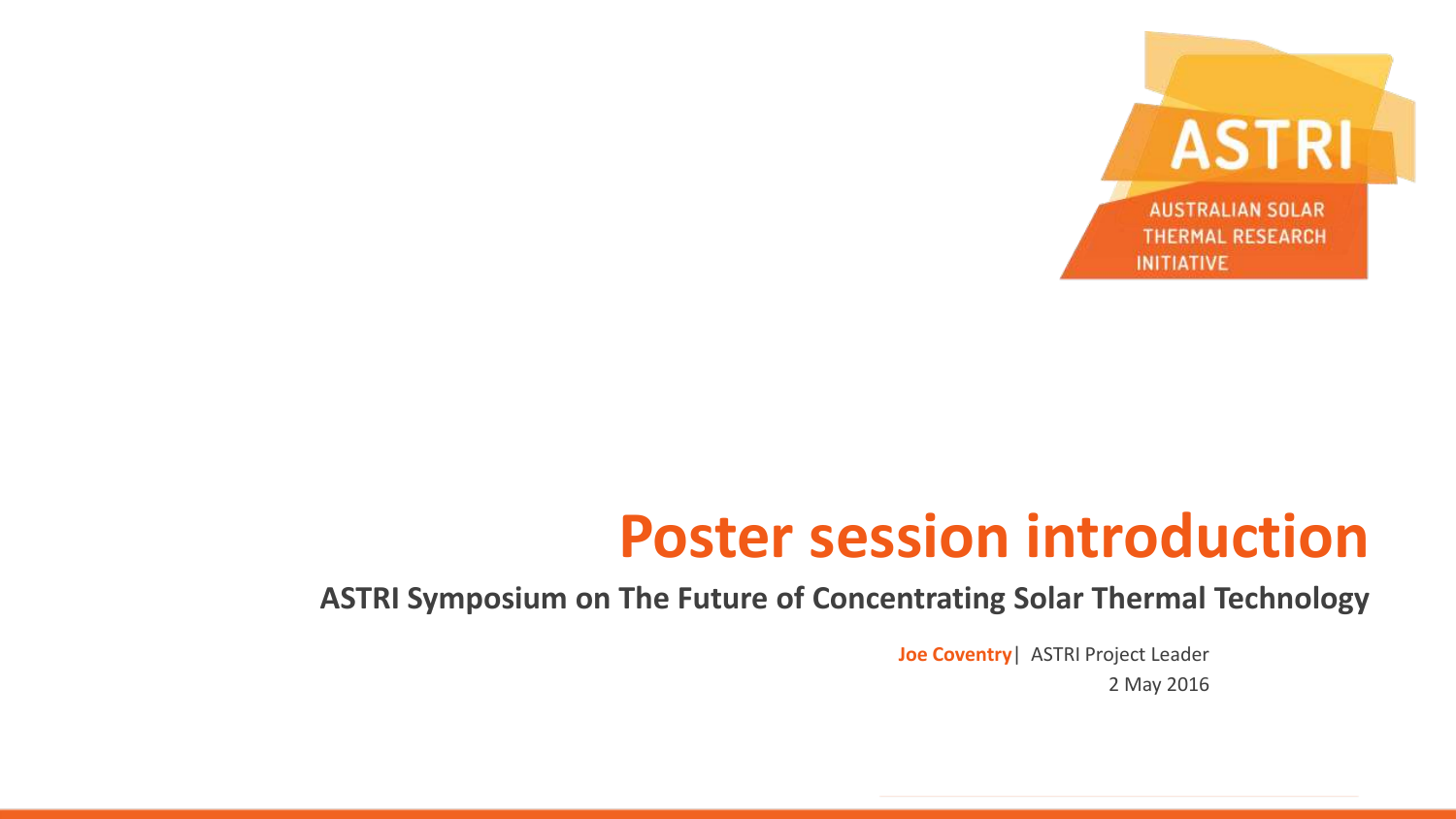# **Snapshot**

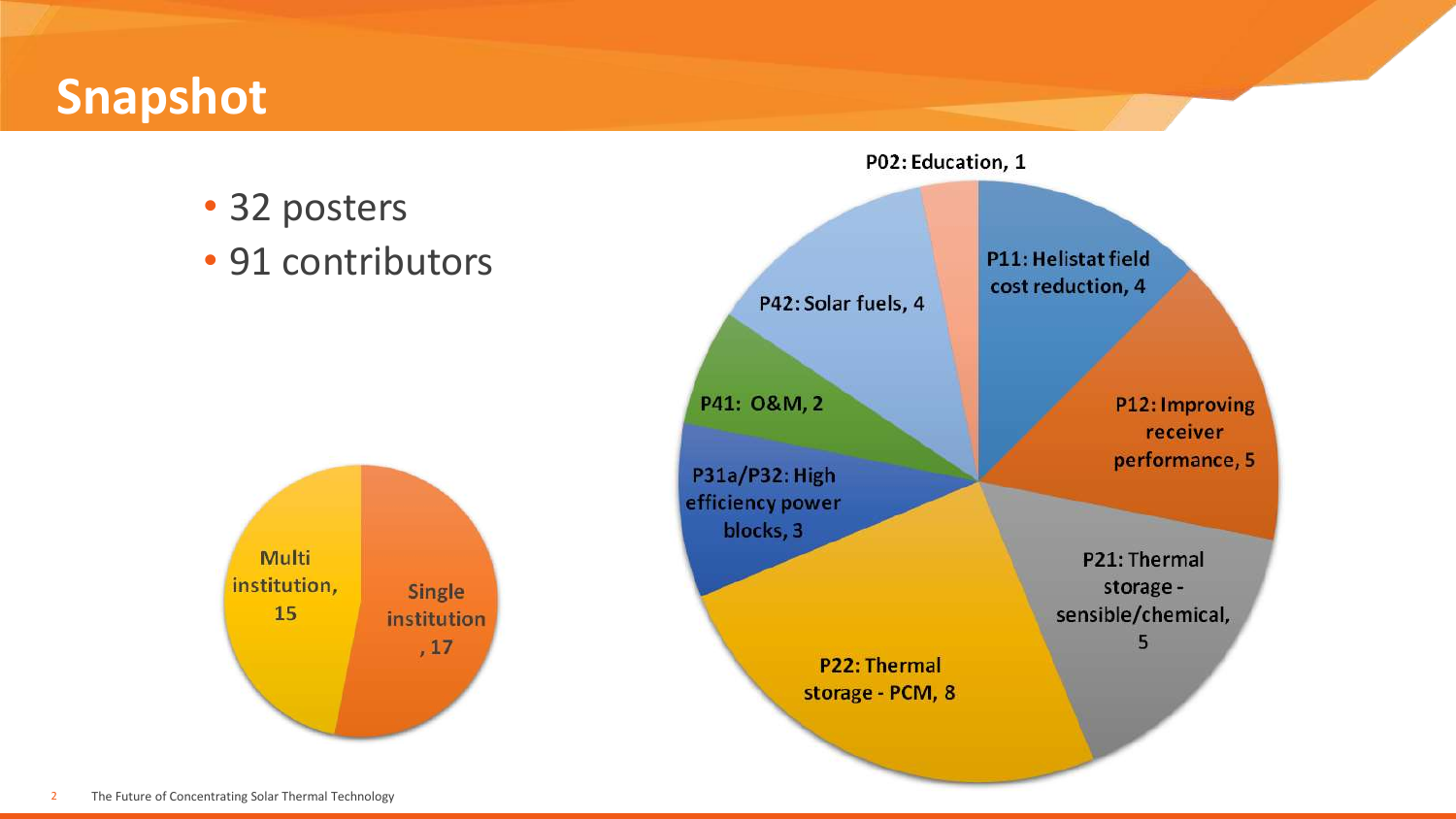### **Discover …**

**P11**

**P12**

3

… why our heliostat wind tunnel studies, CFD modelling and knowledge of wind gusting in the atmospheric boundary layer will result in heliostat capital cost reduction [Yu et al., Emes et al.]

… how by simulating a simple free falling particle receiver concept we have discovered a novel way of improving solar absorptance while achieving more uniform particle heating [Kumar et al.]



100 Cycles 300 Cycles DSC/(mW/mg) 460 480 500 520 540

Temperature ("C

**Initial Sampi** 





The Future of Concentrating Solar Thermal Technology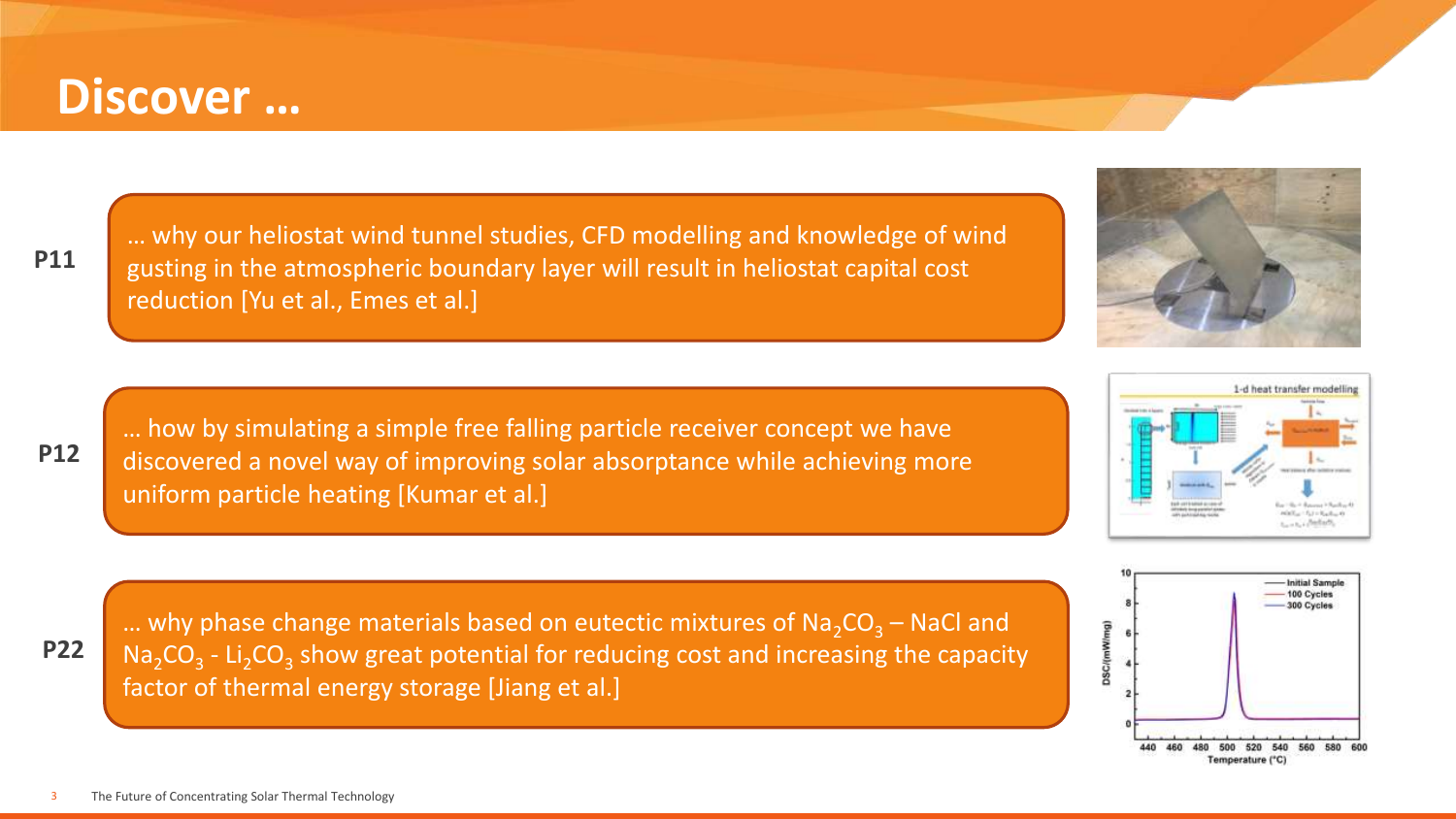#### **Discover ...**

**P31a**

**P41**

…what temperature supercritical carbon dioxide Brayton cycle is most likely to achieve the ASTRI technical KPI of 12 c/kWh [Aghaeimeybodi et al.]

… how the effectiveness of spray cleaning of mirrors can be significantly enhanced by tuning the angle of the water jet and proximity of the nozzle to the mirror [Anglani et al.]





**P42**

… how using nano-structured ceria in a redox cycle shows can improve the kinetics of syngas production, and how nano-structured ceria can be manufactured in a scalable process using flame synthesis [Gao et al.]